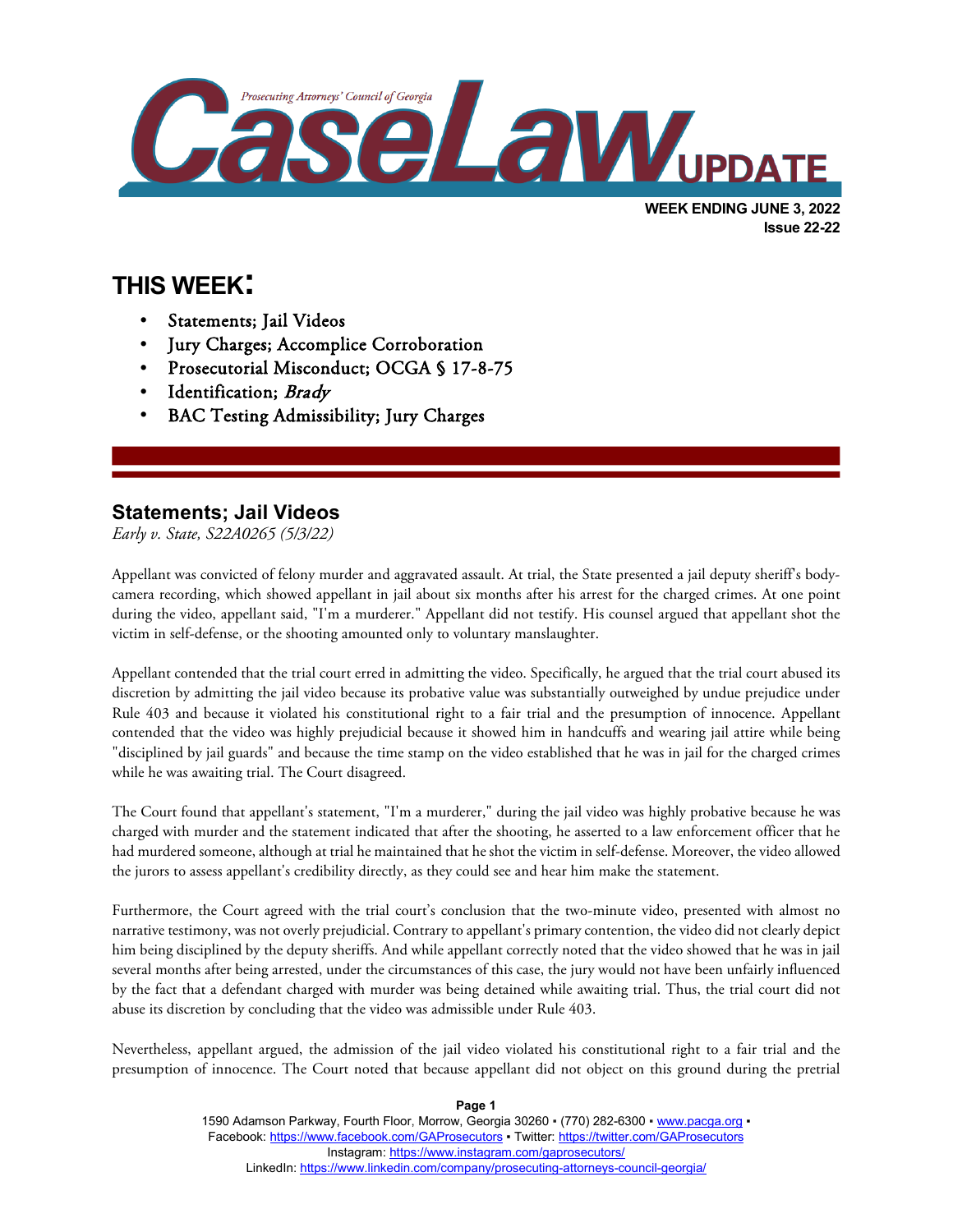

hearing on his motion to exclude the video or during trial, its review of this claim was only for plain error. The Court noted that appellant based his arguments on cases holding that a criminal defendant's constitutional rights may be violated when he is shackled or compelled to wear prison clothing *during his trial*. However, the Court stated, those cases are distinguishable, and appellant did not contend (and the record did not indicate) that he was shackled or forced to wear jail garb at any time during his trial.

Furthermore, the Court noted, appellant neither cited nor had the Court found any controlling authority from it, or the Supreme Court of the United States, holding that the admission of a video at trial showing a defendant in jail wearing jail attire and handcuffs violated his constitutional rights. In fact, the Court noted, many other courts have reached the opposite conclusion. Therefore, the Court concluded, because there was no controlling authority supporting appellant's argument, he failed to show clear error. Accordingly, the admission of the brief jail video was not plain error.

## **Jury Charges; Accomplice Corroboration**

*Palencia v. State, S21C0949, S21G0949 (5/3/22)*

Appellant was convicted of several offenses arising from a home invasion and sexual assault upon V. M. Appellant appealed his convictions to the Court of Appeals, which affirmed his convictions and found no reversible error. See *Palencia v. State*, 359 Ga. App. 307 (2021). He filed a petition for a writ of certiorari arguing that the Court of Appeals erred by determining that the trial court did not plainly err by failing to charge the jury on the requirement under OCGA § 24-14-8 that accomplice testimony be corroborated. The Court granted the petition.

The relevant evidence showed that appellant and Ramirez-Aguilar were hired by Jose Carranza-Castro to physically beat and disfigure V. M., who was a former love interest of Carranza-Castro with whom Carranza-Castro shared a child. According to Ramirez-Aguilar, he and appellant broke into V. M.'s apartment, burglarized it, and waited inside until she returned home. Ana Lopez-Huinil and Angela Garcia were waiting outside during this time. Lopez-Huinil was appellant's girlfriend, and Garcia was Ramirez-Aguilar's girlfriend. When V. M. entered her apartment with her two young children, appellant and Ramirez-Aguilar attacked her. Ramirez-Aguilar testified that he threw boiling water on V. M. and that appellant raped her. Following the attack, appellant and Ramirez-Aguilar left the apartment.

Both Lopez-Huinil and Garcia testified that appellant was present during the burglary and attack. Specifically, Lopez-Huinil and Garcia testified that the two of them went with Ramirez-Aguilar and appellant to V. M.'s apartment earlier that night and that all four of them went inside to steal items when no one was home. They also testified that the four of them went back to V. M.'s apartment again later that night, but that Lopez-Huinil and Garcia waited outside and did not go inside that time. Lopez-Huinil testified that appellant told her that, during the second trip to the apartment, Ramirez-Aguilar "had sex" with V. M., and Garcia testified that Ramirez-Aguilar told her that appellant "raped" V. M.

Appellant argued that under *Stanbury v. State*, 299 Ga. 125 (2016), the Court of Appeals erred in its determination that the trial court's failure to give an accomplice-corroboration charge was not a clear and obvious error in light of the evidence presented in this case. The Court agreed. The Court noted that in *Stanbury*, it held that the failure to give an accomplicecorroboration charge was a clear and obvious error where the trial included purported accomplice testimony but the jury was instructed that facts could be established based on the testimony of a single witness. In essence, the jury received an

> 1590 Adamson Parkway, Fourth Floor, Morrow, Georgia 30260 · (770) 282-6300 · [www.pacga.org](http://www.pacga.org/) · Facebook[: https://www.facebook.com/GAProsecutors](https://www.facebook.com/GAProsecutors) ▪ Twitter:<https://twitter.com/GAProsecutors> Instagram[: https://www.instagram.com/gaprosecutors/](https://www.instagram.com/gaprosecutors/) LinkedIn:<https://www.linkedin.com/company/prosecuting-attorneys-council-georgia/>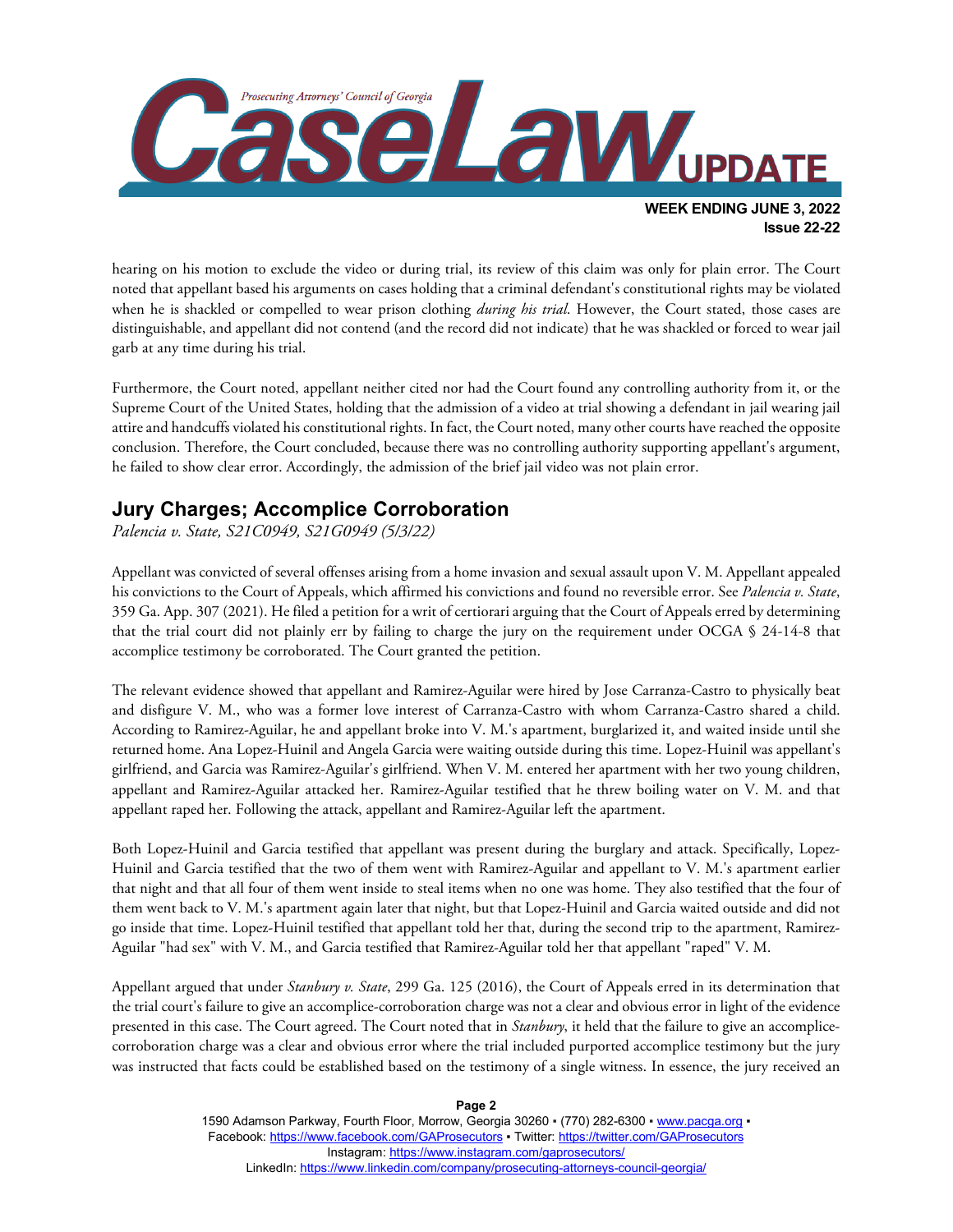

instruction that it could believe the facts as described by the alleged accomplice without corroboration — in direct contradiction to OCGA § 24-14-8 Thus, the trial court's failure to provide a jury charge regarding accomplice corroboration was clear error not subject to reasonable dispute.

And here, the Court found, from the evidence presented at trial, the jury could find that Ramirez-Aguilar, Lopez-Huinil, and Garcia - all of whom were indicted with appellant and pled guilty to offenses with which he was also charged - were appellant's accomplices, who all testified that appellant burglarized V. M.'s apartment with them. Ramirez-Aguilar identified appellant as the person who raped V. M., and Lopez-Huinil and Garcia testified that appellant was inside the apartment when the attack and rape occurred. But in order to credit an accomplice's testimony under Georgia statutory law, the jury had to find at least slight evidence that was independent of the accomplice testimony and that directly connected the defendant with the crime or led to the inference that he is guilty. Furthermore, the Court noted, even if there was such evidence in the record, the trial court's failure to also charge the jury on the necessity of accomplice corroboration when charging it that the testimony of a single witness is sufficient to establish a fact was clear and obvious error in light of *Stanbury*.

Nevertheless, the State argued, there was overwhelming corroboration and thus, an accomplice-corroboration charge was not required in this case. The Court disagreed. Whether there is sufficient (or even overwhelming) corroborating evidence (such as multiple witnesses corroborating an accomplice's testimony) does not affect whether it is error for a trial court to fail to give the instruction when the single witness charge is given. The presence of corroborating evidence could mean that the error in not giving an accomplice-corroboration instruction did not affect the outcome of the trial, but it would not make the instruction unnecessary.

Finally, the Court noted, the Court of Appeals held that *Stanbury* did not apply to this case because V. M. survived the attack and testified at trial that a man matching appellant's description raped her. Thus, the Court of Appeals found, because the victim was a competent witness as to her own rape, Ramirez-Aguilar was not the only witness to it, and no corroboration of the victim's testimony was necessary.

However, the Court found, this analysis by the Court of Appeals was flawed. It is true that corroboration of a rape victim's testimony is not required by OCGA § 16-6-1. But that does not resolve the question with respect to accomplice-liability corroboration. Instead, because the jury could find that Ramirez-Aguilar, Lopez-Huinil, and Garcia were appellant's accomplices, their identifications of appellant as a perpetrator of the crimes, to the extent any one of them was credited by the jury to be an accomplice, required corroboration in order to form the basis of a conviction.

Therefore, the Court concluded, this case was clearly governed by *Stanbury* and similar cases. Because the Court of Appeals erred in its conclusion that the holding in *Stanbury* did not govern this case, the Court reversed the portion of the Court of Appeals opinion that held otherwise. On remand, the Court of Appeals was directed to consider whether appellant satisfied the remaining prongs of the plain-error test, a question on which the Court expressed no opinion.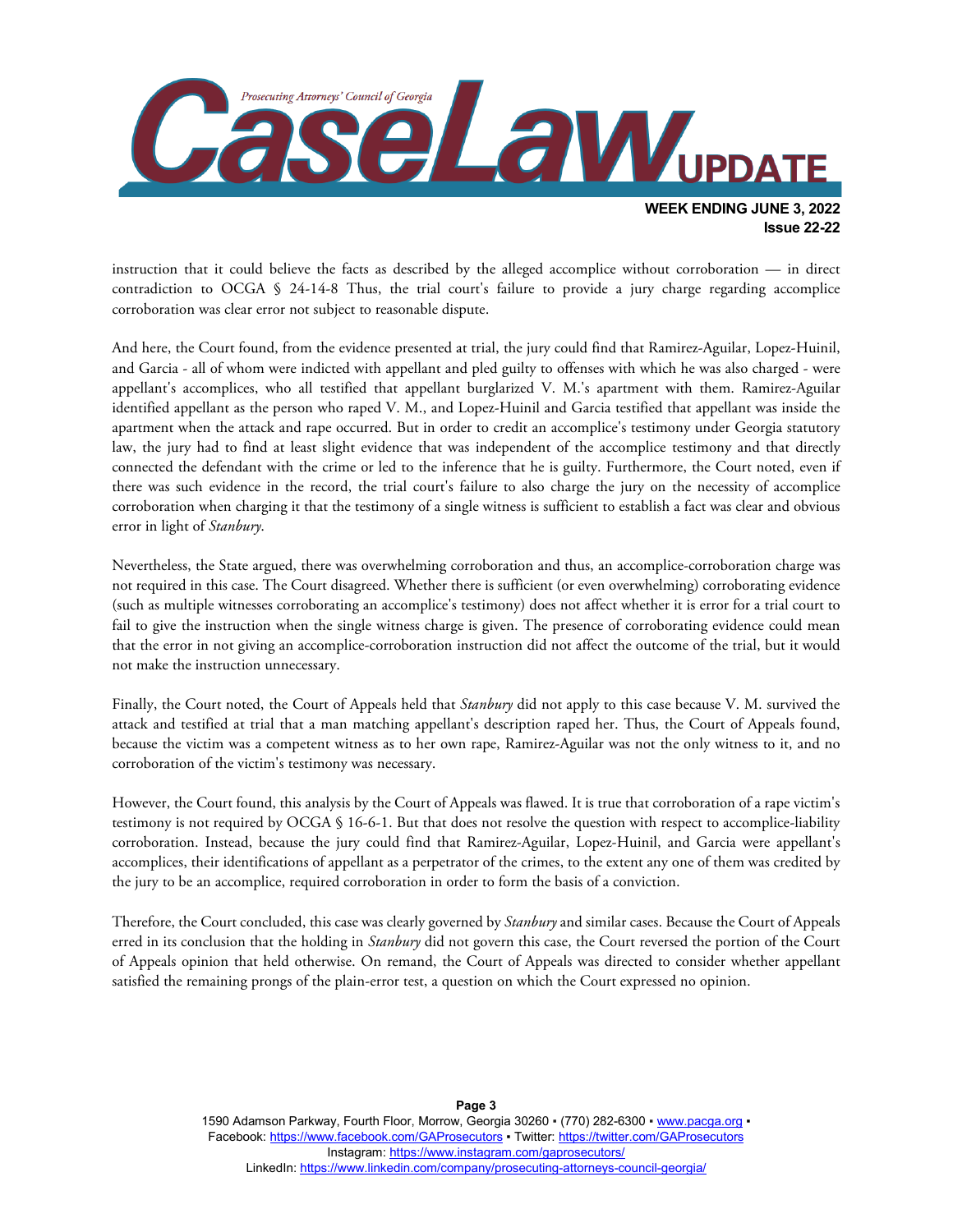

# **Prosecutorial Misconduct; OCGA § 17-8-75**

*Caldwell v. State, S22A0229 (5/3/22)*

Appellant was convicted of felony murder arising out of the shooting death of McPherson. Very briefly stated, the evidence showed that McPherson, a drug dealer, opened his apartment door when a woman knocked on it, requesting to buy marijuana. He was then shot and killed by appellant. At trial, the State's case rested almost entirely on Williams's testimony. The record showed that after police officers interviewed Williams in 2009, she was charged with the murder of McPherson. Her murder warrant was issued on November 1, 2009, but she was never indicted, and the warrant was eventually dismissed on May 27, 2016. On the morning of Williams's testimony at trial in July 2018, she entered into an immunity agreement with the District Attorney whereby she was granted immunity from prosecution in exchange for her agreement to testify. She was repeatedly impeached by defense counsel during her trial testimony. When appellant's defense attorney asked Williams if she had "lost track of how many fibs [she had] already told," Williams answered, "Yes, ma'am." Neither appellant nor his co-defendants testified at trial, and there was no evidence admitted of any statements that they may have previously given.

Appellant contended that the trial court erred by failing to give a curative instruction to the jury in response to comments made by the District Attorney during closing arguments that were prejudicial and referred to matters not in evidence. The Court agreed. The Court found that the record showed the District Attorney referred to a number of matters not in evidence concerning his role and authority in choosing whom to indict, his sworn duty not to indict those who have not committed a crime, and his sole authority to determine whom to indict. Thus, the Court found, the trial court violated OCGA § 17-8-75 and erred in refusing to give a curative instruction as requested.

Nevertheless, the Court stated, a trial court's error in not fulfilling its duty under OCGA § 17-8-75 is subject to harmless error analysis. And here, the Court found, the evidence that Williams was an accomplice was strong. She admitted that she participated in the plan to go to McPherson's apartment to obtain marijuana and that she knocked on his door because the group had decided that McPherson would more likely open the door for a woman. Although Williams did not go into the apartment, she heard a gunshot as she was turning away. She then left with the group and smoked the marijuana obtained from McPherson's apartment, which she noted was more in quantity than the money that the group had for the purchase. Moreover, a warrant was obtained for her arrest for the murder, but on the day of her testimony at trial, Williams entered into an immunity agreement in exchange for her testimony.

During the arguments regarding appellant's motion for a directed verdict, the District Attorney conceded to the trial court that the State had offered no evidence, other than Williams's testimony, that would place appellant or his co-defendants at the crime scene. Knowing that no evidence would corroborate Williams's testimony if she were found to be an accomplice, and that the trial court had in fact concluded that there was no corroborating evidence before denying appellant's motion for a directed verdict, the District Attorney argued in closing that regardless of the evidence in the record, the District Attorney was the sole arbiter of whether Williams could be indicted and that she was not indicted because he made that determination, implying based on the jury instruction that she could not be an accomplice. The Court found that the prejudicial nature of these statements was compounded by the District Attorney's assertion of authority over that of the trial court. Even though the trial court subsequently instructed the jury that it was to determine whether Williams was an accomplice, the trial court also told the jury that whether a witness is an accomplice is based on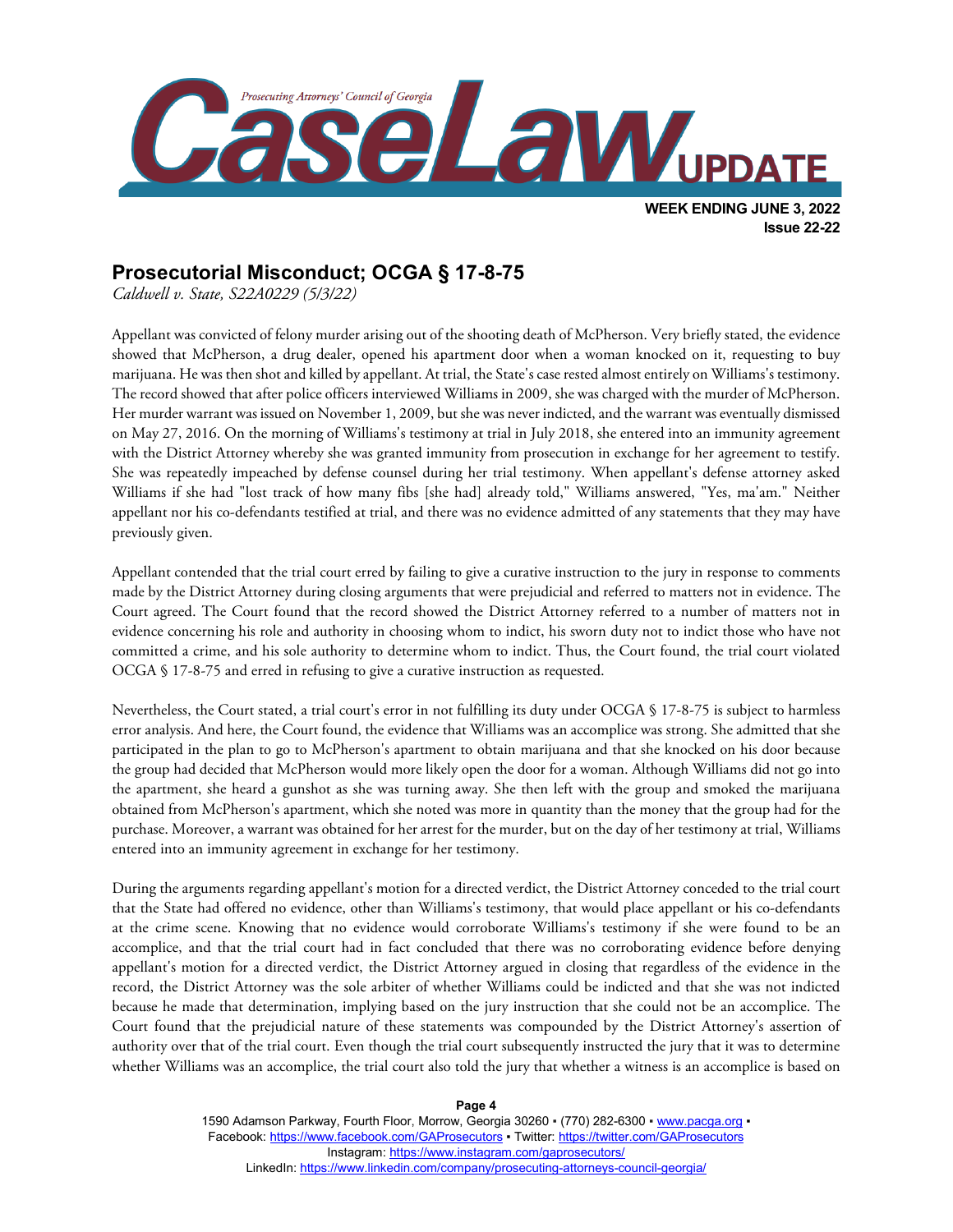

whether she could be indicted for the same crimes. The District Attorney's arguments suggested to the jury that because of the District Attorney's authority, the decision about whether to indict (and consequently whether Williams was an accomplice) had already been made, so the jury did not have to make that determination, and the trial court's subsequent charge to the jury can be reasonably construed as reinforcing that argument.

Thus, the Court concluded, the State failed to carry its burden of showing that it is highly probable that the District Attorney's uncorrected argument did not contribute to the verdict. The only way for the jury to properly find appellant guilty, given the lack of corroborating evidence, was to find that Williams was not an accomplice, and the Court could not say that it was highly probable that the District Attorney's argument did not contribute to that finding. Consequently, the Court held that the failure to provide a curative instruction was harmful error, and reversed appellant's convictions.

In so doing, the Court acknowledged that it has often concluded that an improper argument or comment by a prosecutor was not harmful error, particularly where the evidence of guilt was strong. But, the Court stated, it could not reach the same conclusion here. The evidence that Williams was an accomplice was strong, and her credibility was significantly impeached by her prior inconsistent statements and immunity deal; there was no corroborating evidence of appellant's guilt at all; the District Attorney's arguments were clearly improper; and the trial court overruled requests to cure the inappropriate arguments. Under these circumstances, the error in this case was harmful.

### **Identification;** *Brady*

*Harris v. State, S22A0251 (5/3/22)*

Appellant was convicted of felony murder and other offenses. The evidence, very briefly stated, showed that appellant, in the course of robbing a garden center before it opened one morning, shot and killed the owner of the business. Fletcher, one of the employees who arrived during the course of the robbery, identified appellant in pretrial proceedings and at trial.

Appellant contended that the trial court erred in admitting Fletcher's pretrial and in-court identifications of him. Specifically, he argued that this violated his due process rights because the pretrial identification procedure was impermissibly suggestive, and Fletcher's in-court identification was tainted by it. The Court disagreed.

Appellant argued that the lineup procedure was impermissibly suggestive because the officer who conducted the lineup knew that appellant was the suspect. Citing a psychology journal article, appellant contended that this was particularly problematic because the officer did not "take precautions" to ensure that he did not provide "conscious or unconscious cues" that appellant was the suspect. But, the Court stated, appellant did not specify what the officer should have done differently, except to the extent that he argued that a photo lineup must be presented by someone who does not know the suspect's identity. However, the Court stated, there is no authority supporting such an argument. To the contrary, statutory law contemplates photo lineups being administered by police officers who know the identity of a suspect. And here, the Court found, the evidence supported the trial court's implicit conclusion that the lineup was not impermissibly suggestive.

Appellant also argued that Fletcher's pretrial identification of him should have been excluded because there was a substantial likelihood of misidentification for other reasons, such as the stressful nature of Fletcher's interaction with the gunman and her inconsistent descriptions of him. But, the Court stated, where the identification procedure is not unduly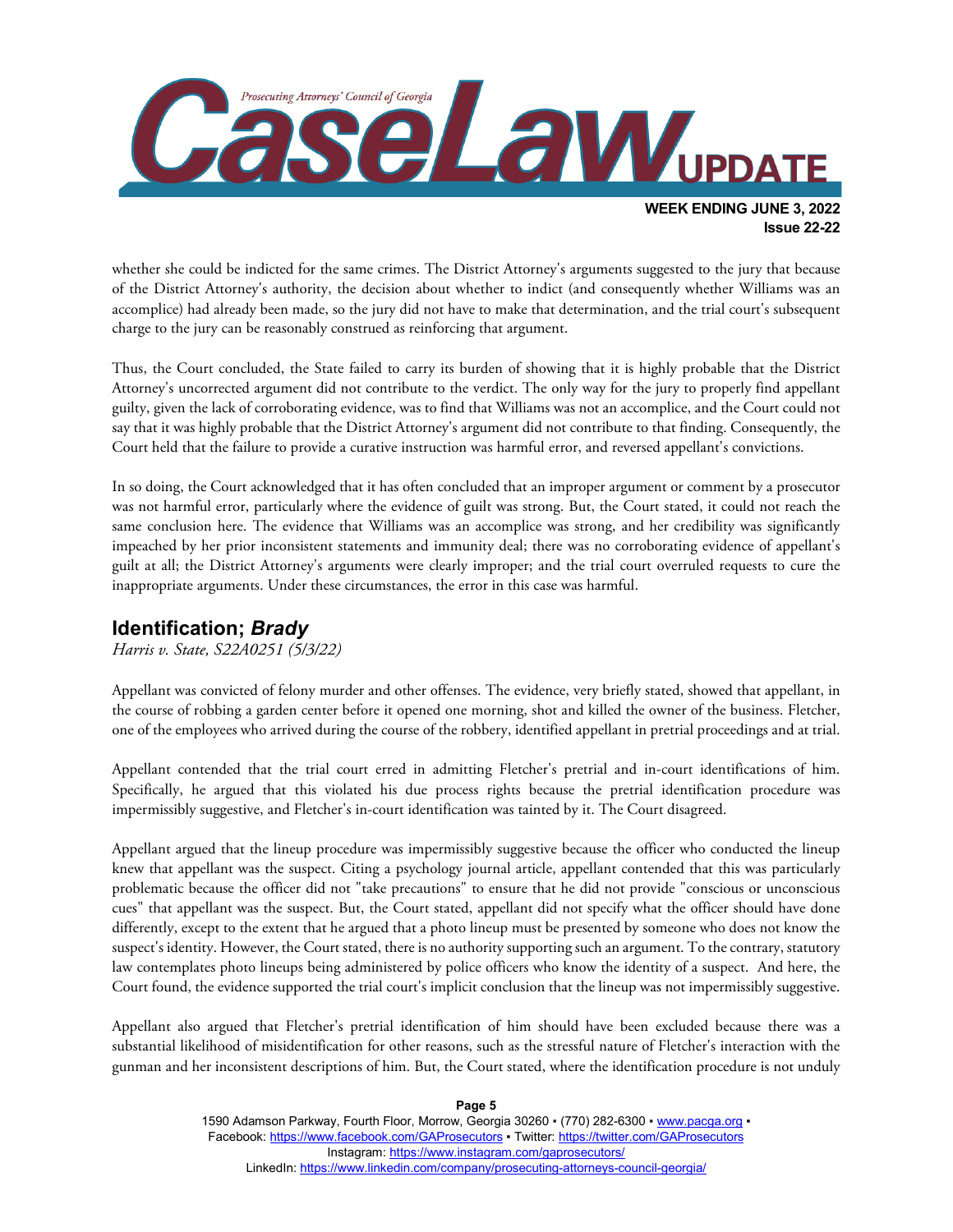

suggestive, it is not necessary to consider whether there was a substantial likelihood of irreparable misidentification. And here, the Court found no abuse of discretion in the trial court's admission of Fletcher's pretrial identification of appellant. Also, because appellant's argument that Fletcher's in-court identification was improper depended on his claim that her pretrial identification was fatally flawed, it failed as well.

Appellant next argued that that he was denied due process under *Brady* because the State thwarted his access to a plea allocution by co-defendant Carter. The Court again disagreed.

The record showed that at a pretrial hearing, Carter's attorney testified that she recalled that Carter had pleaded guilty to charges related to the victim's death in November 2012. There also was some indication — in the form of a news media article attached as an exhibit to a defense motion — that a prosecutor referenced a guilty plea by Carter in a news media interview in January 2013. But apparently, no transcript of any November 2012 guilty plea by Carter could be located by the parties or the court. In June 2014, appellant filed a motion to exclude Carter's testimony, arguing that the State's failure to notify appellant of the terms of Carter's negotiations and to preserve transcripts and other court documents relating to Carter's 2012 plea and allocution amounted to a *Brady* violation. The trial court denied the motion, deeming it "unlikely" that the plea hearing had taken place, given the lack of documentation of such a hearing. The court also concluded that any failure to ensure that documents were properly maintained and preserved was not the prosecutor's fault, but that of the judge, court staff, or the court reporter.

The Court stated that under *Brady* and *Giglio v. United States*, 405 U.S. 150 (92 SCt 763, 31 LE2d 104) (1972), the State violates due process when it suppresses evidence that materially undermines witness credibility. To prevail on such a claim, a defendant must show that (1) the State possessed evidence favorable to his defense; (2) he did not possess the favorable evidence and could not obtain it himself with any reasonable diligence; (3) the State suppressed the favorable evidence; and (4) had the evidence been disclosed to the defense, a reasonable probability exists that the outcome of the trial would have been different. The burden of proof on these elements lies with the defendant.

Here, the Court found, appellant failed to show that the State possessed evidence favorable to the defense, let alone that the State suppressed such evidence. The trial court deemed it unlikely that Carter made a plea allocution in November 2012 and the Court stated, it could not conclude on this record that this finding was clearly erroneous. The State could not possess, let alone suppress, records that do not exist. Furthermore, the trial court at least implicitly found that in the unlikely event that the plea hearing did take place, the records were lost by court staff and *Brady* requires information to be revealed only when it is possessed by the prosecutor or anyone over whom the prosecutor has authority. Therefore, the Court concluded, appellant failed to show a *Brady* violation with respect to any records of a November 2012 allocution by Carter.

#### **BAC Testing Admissibility; Jury Charges**

*Butler v. State, A22A0146 (4/11/22)*

Appellant was convicted of first-degree vehicular homicide, DUI (per se) and DUI (less safe). Briefly stated, the evidence showed that appellant's vehicle struck the victim as he walked across the road approximately 283 feet outside of the nearest crosswalk. Skid marks indicated that, after she engaged her brakes, she traveled across multiple lanes of the five- or six-lane

> 1590 Adamson Parkway, Fourth Floor, Morrow, Georgia 30260 · (770) 282-6300 · [www.pacga.org](http://www.pacga.org/) · Facebook[: https://www.facebook.com/GAProsecutors](https://www.facebook.com/GAProsecutors) ▪ Twitter:<https://twitter.com/GAProsecutors> Instagram[: https://www.instagram.com/gaprosecutors/](https://www.instagram.com/gaprosecutors/) LinkedIn:<https://www.linkedin.com/company/prosecuting-attorneys-council-georgia/>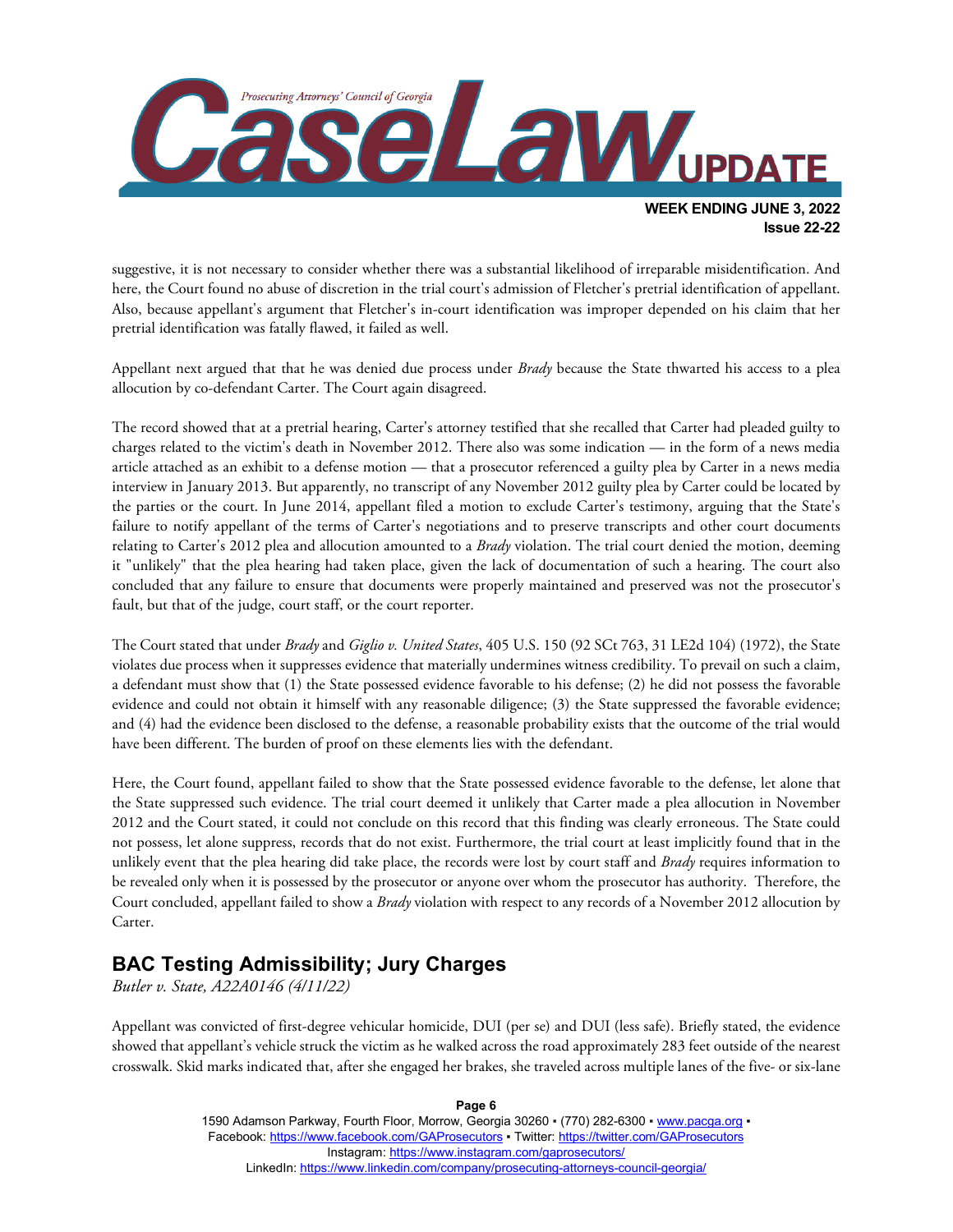

road before hitting the victim. At the time, the weather was clear, the roads were dry, the area was well-lit by streetlights and area businesses. A detective testified that a pedestrian at the location of the collision would have been "illuminated and detectable." He further testified that appellant's car was traveling at approximately 31-35 miles per hour (in a 45-mile-perhour zone) before she braked and that "speed was not a contributing factor" to the accident.

Toxicology reports indicated that appellant had a blood-alcohol concentration ("BAC") of 0.084 (plus or minus 0.04) grams per milliliter; the victim's BAC was 0.373 (plus or minus 0.019) grams per milliliter, and he also had cocaine in his system. It was undisputed that appellant's blood was drawn no later than 2:15 a.m., between three hours and three hours and fifteen minutes after she hit the victim. A forensic toxicologist testified that, at that time, appellant's BAC was either at its highest concentration or had started to decline since she last consumed alcohol. And neither the first officer to respond (who spoke with appellant) nor the officer who arrested appellant gave any indication that she had any opportunity to consume alcohol at any point after the collision or that alcohol was found in her car or on her person.

Appellant contended that the evidence was insufficient to support her DUI per se conviction because her blood was not tested within three hours of the accident. The Court noted that under the applicable statute, and as charged in her indictment, the State was required to prove that appellant drove while her BAC level was 0.08 grams or more "within three hours after such driving . . . from alcohol consumed before such driving . . . ended." OCGA § 40-6-391 (a) (5). But importantly, the statute does not require that the person be tested within three hours. Rather, the State need only show that the accused's BAC level was greater than the statutory limit during the three-hour period after she ceased driving.

Thus, the Court found, the evidence was sufficient for the jury to infer that appellant last consumed alcohol before the collision and that her BAC level was 0.084 or higher at the time of the collision. And even if the evidence on these points arguably may be deemed entirely circumstantial, when viewed in its entirety, it was sufficient for the jury to reject any reasonable theory other than appellant's violation of the DUI per se statute.

Nevertheless, citing OCGA § 40-5-55 (a), appellant argued that the results of her BAC test were inadmissible because the test was not administered within three hours of the accident. The Court disagreed. While OCGA § 40-5-55 (a) provides that BAC tests must be "administered as soon as possible" to anyone operating a motor vehicle who is involved in an accident resulting in serious injuries, that statute is not, on its face, a rule of evidence. Furthermore, the Court noted, appellant cited no authority interpreting that statute as a rule of admissibility. Consequently, she failed to meet her burden of showing that the trial court erred.

Citing *State v. Ogilvie*, 292 Ga. 6 (2012), and *Miller v. State*, 236 Ga. App. 825 (1999), appellant also contended that the trial court erred when it rejected her request to provide a jury instruction regarding OCGA § 40-6-95, which provides, in relevant part: "A person who is under the influence of intoxicating liquor or any drug to a degree which renders him a hazard shall not walk or be upon any roadway or the shoulder of any roadway." The Court noted that after an extended discussion during the charge conference, the trial court declined to give the instruction but also stated that, in conjunction with that decision, it would not give an instruction requested by the State to the effect that "[e]very pedestrian crossing a roadway at any point other than within a marked crosswalk or within an unmarked crosswalk at an intersection shall yield the right of way to all vehicles upon the roadway *unless he has already, and under safe conditions, entered the roadway*." (Emphasis supplied.) When the trial court initially stated its decision in that regard, defense counsel responded, "I don't